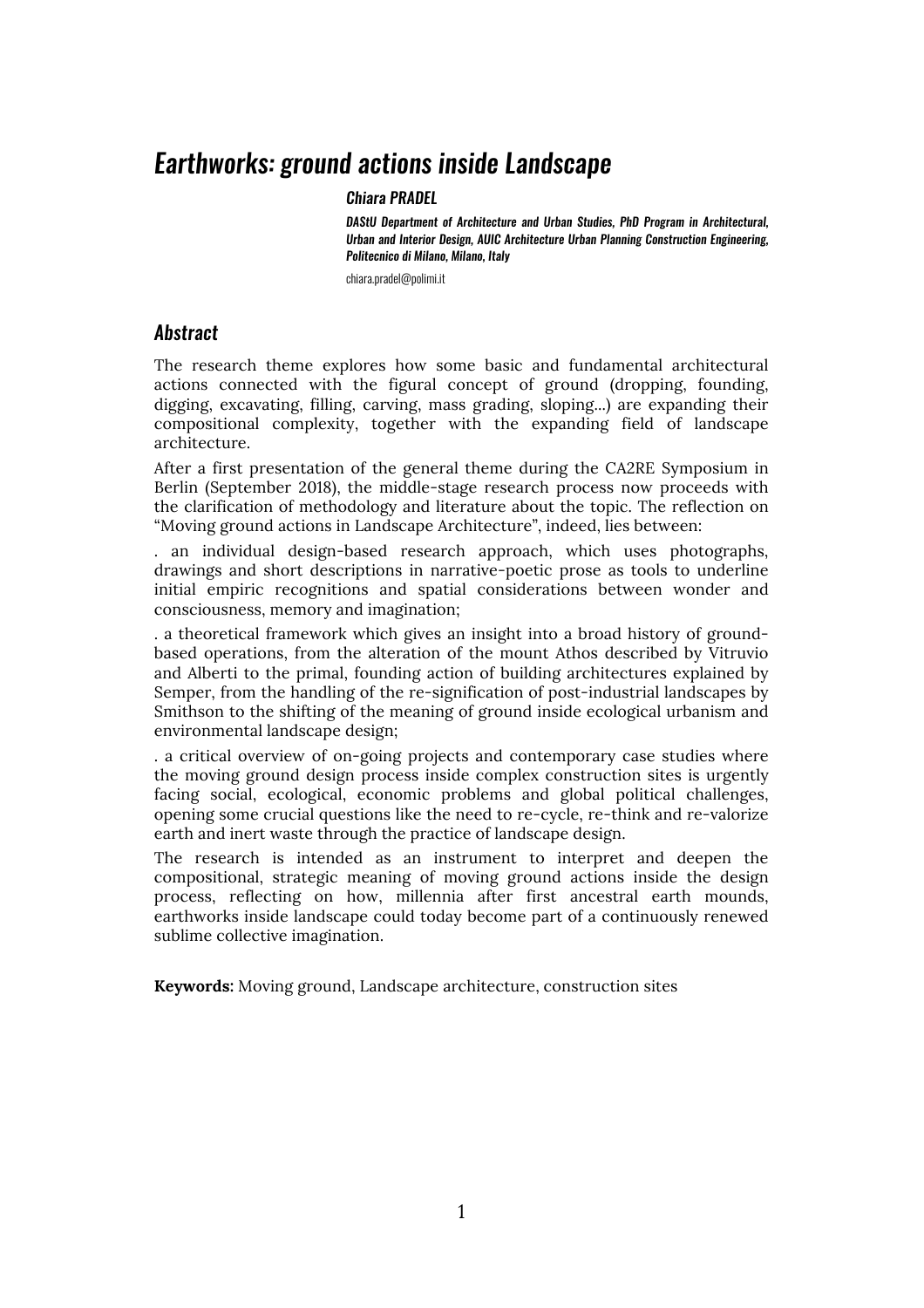# 1. *Empiric recognitions*

An empiric observation of the construction phase of landscape architecture interventions, from private gardens to public parks planned and realized in the south part of Switzerland between 2009 and 2018, becomes an opportunity to think about ground movements connected to the construction and realization of projects dealing with changes of the site's surface.

This section of the research investigates on both the physical and inspirational aspects of these vaste earthworks: "But actually this grandeur is most active in the realm of intimate space. For this grandeur does not come from the spectacle witnessed, but from the unfathomable depths of vast thoughts. [...] The exterior spectacle helps intimate grandeur unfold" (Bachelard, 1964: 193). At the same time, it evidences how a number of great mounds of mud resulting from the excavations for buildings foundations or from land levelling are often omitted and excluded from the creative process. The primary question therefore is about how these kinds of earthworks could enter straight into the landscape design thinking. In spite of the powerful suggestion of their forms and sizes, tumuli of earth and stones inside building sites are rather treated, as per standard practice, like outcomes to be handled as secondary concerns. During the groundwork activity, at the beginning of the construction phase, indeed, the excavated soil is often *deposited* in a temporary and shapeless accumulation near the extraction site (embankment), successively a part of the same material or, sometime, the entire mound is *removed* from the original site and, finally, *dislocated* into another place, which usually is a dedicated specific depot or landfill,



Fig. 1: Earthwork deposited in the building site, Tessin, Switzerland, photo by the author

while simultaneously the primary landscape and/or architectural project proceeds lying on a digged, renewed and oblivious ground. "The lie of the land" is a play on words that John Dixon Hunt uses to indicate both the land topography, including its fundamental geology, its climatic and cultural responses and its historical associations, "but also that designed land *lies* or tells untruths about itself, by virtue of whatever landscape architects do to it" (Dixon Hunt, 2016: 1).

Indeed earth deriving from buildings and infrastructures fabrication, maintenance or dismantlement, the so called construction and demolition waste (C&D), represents one of the heaviest waste stream generated in Europe. *Movement* of such a great volume of debris leads to several visible, even if not always easyrecognisable, effects inside landscape, which, together with the *ground,* is in constant metamorphosis in itself. For instance, the observation of the small region of Cantone Ticino, Switzerland, where I actually live and practice, highlights a large quantity of inert dumps, consisting mainly of digging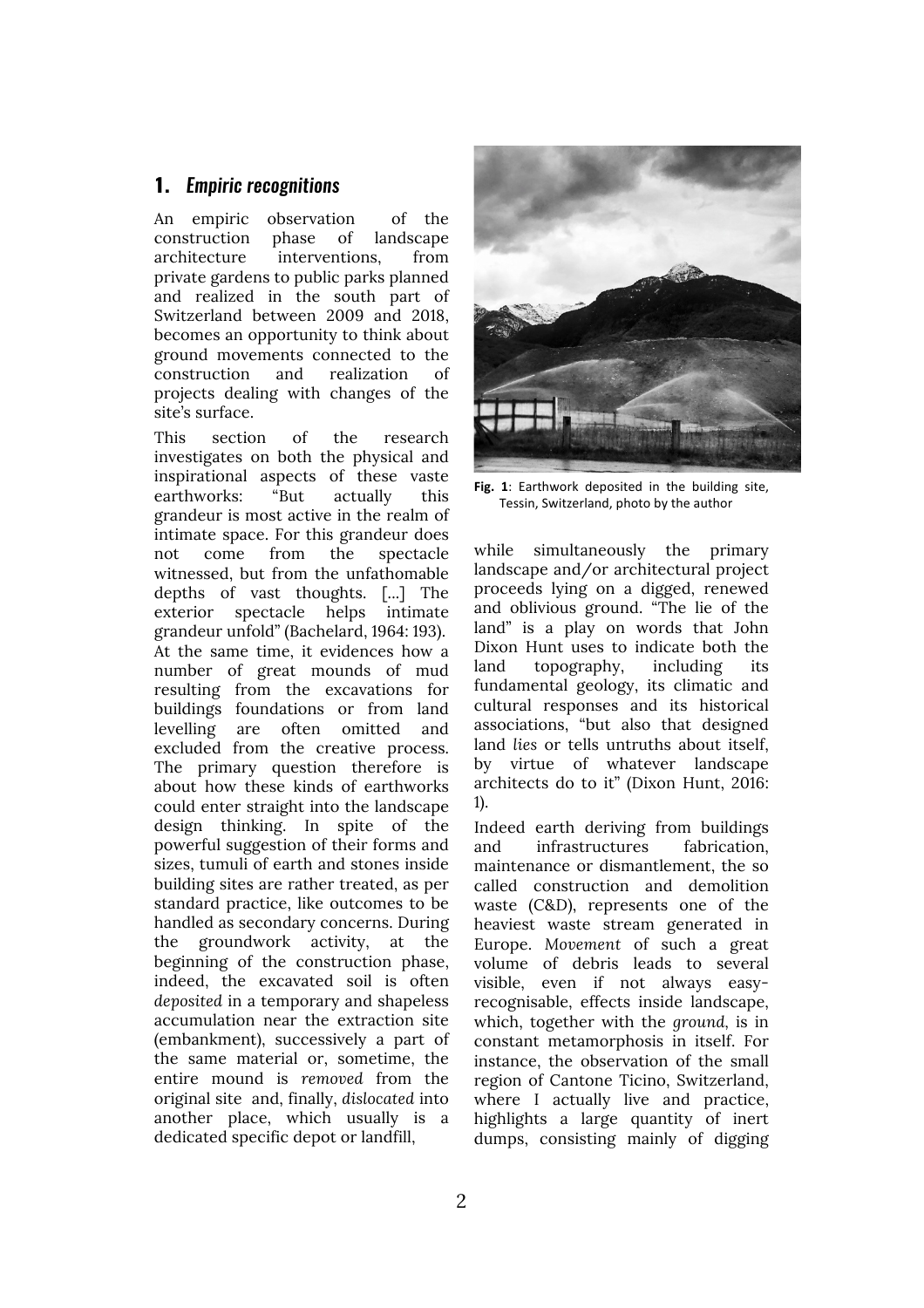material (about 30%). Precisely, the Department of the Territory of Tessin mapped, within the 2018-2022 Waste Management Plan, about 32 deposits already in operation or soon to be opened, to house approximately 115'000'000 cubic meters of material spread in an overall area of about 2'800 square kilometres, a region not only densely urbanized, but also characterized and occupied by mountains, narrow wooded valleys and lakes. In this extent, 28 sites are type B depots, that, according to Swiss parameters, are destined for the collection of inert and construction waste (Dipartimento del Territorio, 2017). As a result, even if it is expected that these natural, rur-urban or urban areas are left untouched, many of the dumps are visible on a daily basis; some of them indeed are quite close to inhabited villages and small city centres, inevitably becoming deeply connected with the mountains and the meadows where they are located. Therefore, in all respect they are inside the familiar, intimate environment that one inhabit, and enter in that "portion of the earth's surface that can be comprehended as a glance" (Jackson, 1984: 3), thus becoming definitely part of our perceived landscape.

# 2. *Theoretical framework*

To deal with terrain is a basic component of landscape architecture discipline. In human history, the process of re-shaping the land with earth has always had great, consolidated implications: sacred, social, ecological, artistic, political and economic (Bourdon, 1995). Together, the act to shape and move the ground has been mentioned by Gottfried Semper inside his "Four Elements of architecture", together with the other first and original signs of human settlements: "hearth" (ceramics), "roof" (carpentry), "weaving" (walling) and,

finally, "mound" (earthworks) (Semper, 1851: 102), where the last one refers not only to the planning of the basement of a building, but also recalls the deeper meaning of the first contact with the earth and the penetration of the ground to dig or heap it. Many early civilizations which have developed in different continents have produced mounds of earth as a means of a collective human language.

One of the most impressive projects has been the aim to shape the entire Athos mountain by Dinocrate, the architect of Alexander the Great. This extraordinary vision was chronicled by Vitruvio in the first century BC and by Plutarco in the first century AD, and subsequently by Leon Battista Alberti in his "De re aedificatoria" (1486), in which he explicitly considered Dinocrate's concept as a negative model and an emblem of excess (Backhaus and Murungi, 2009: 117), especially because of the exaggerated pomp of the proposed intervention, which was in contrast with the Vitruvio principle of *utilitas*.

In contemporary time, landscape architecture still defines its discipline through ground-based design actions, which interact with terrain and model it. A number of scholars and designer still investigate by research or by design on the meaning of those actions (among others U. Weilacher, D. Leatherbarrow, C. Girot, D. Schaal, B. Lassus...).

The fact that in ancient times extraction and ground-moving works were operations that through centuries had been done by hand, by carrying baskets of materials in a very expensive, long-lasting and laborious way, contributes to transmit its preciousness, as well as its exceptional nature and meaning. Together, it recalls the fundamental feature of a technical aspect, which has had an increasing role, starting from the 19th century. On the one hand, several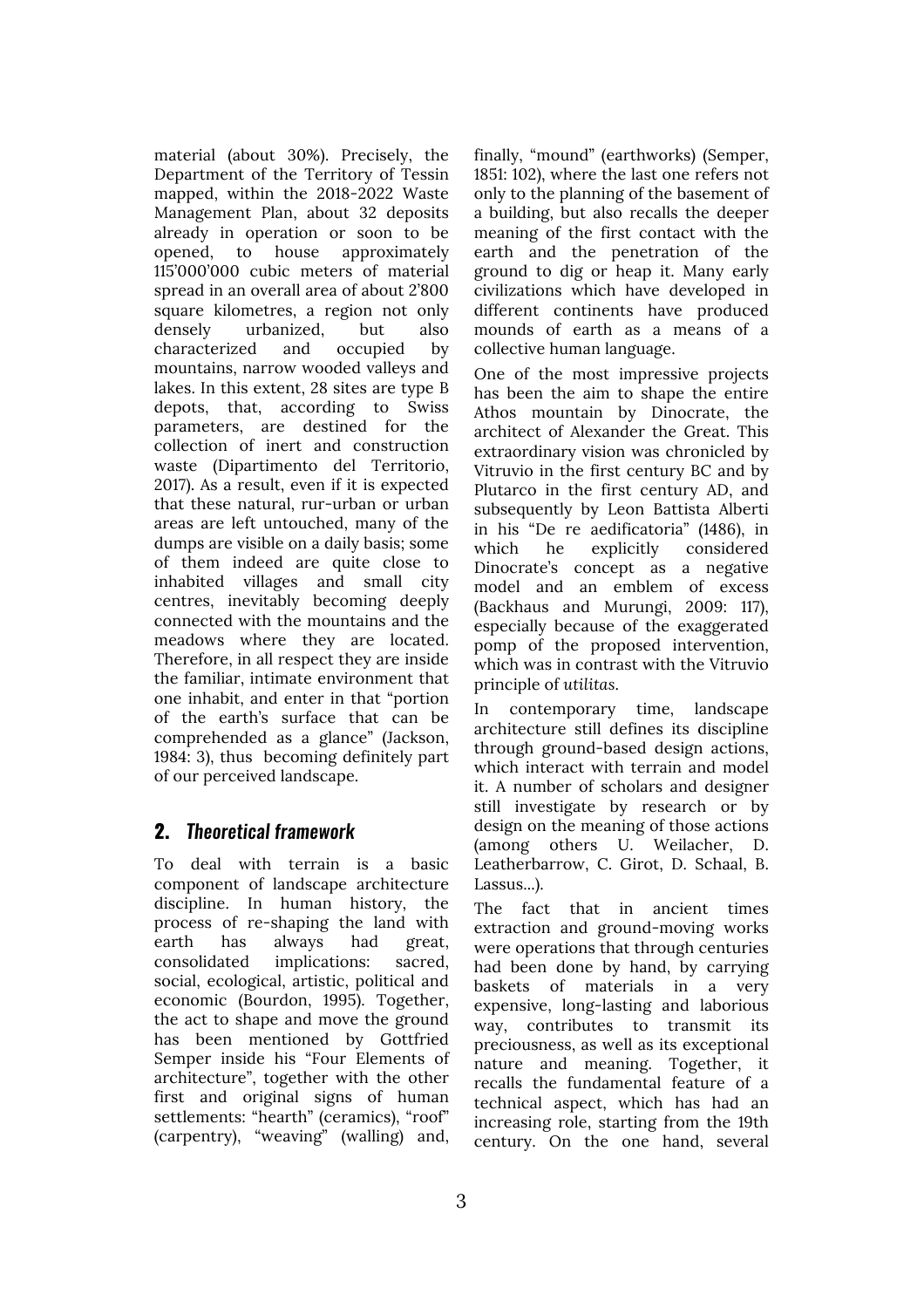evolving mechanical procedures, scientific means, new mapping and design methods have helped to increase knowledge and considerably reduce and optimize work efforts and costs (Walker 2008: 9), allowing for the development of an extractive engine drawing resources, while on the other hand, a growing mass of material becomes more easily and rapidly wasted, as a final, definitive point of a "cradle-to-grave" process (Braungart and McDonough, 2009: 27) which produces and externalizes waste as an unavoidable outcome. In this regard, an important turning point for Art, Architecture and Landscape design, and a stance on the complexity of both ecological and formal issues connected with the shaping of the ground, can be found in the Land Art movement. The work of Robert Smithson, which the art installation realized for the<br>"Earthworks" exhibition for Dwan exhibition for Dwan Gallery in New York (1968) reveals*,*  introduces a topical reflection on the relationship between nature and human actions, on the beauty of discarded things like earth and on their implication for our culture (Kastner and Wallis, 1998). At that time, an environmental movement, anticipated at the beginning of the century by figures like John Muir, began to develop in America and in Europe, leading to a more conscious approach not only to social, political and economic issues, but to design as well (McHarg, 1969). Moreover, design became the medium of reclaiming neglected landscapes, managing storm water, detoxifying contaminated soil (Baird, 2003). Especially in the postindustrial era, an increasing accumulation of things remaining from anthropic activities has occupied water and land, the typical official territories of landscapes, creating a constellation of contaminated, abandoned sites; the places for which Berger in the early 2000s coined the expression "drosscapes" (Berger, 2006: 36), to

define areas that have been heavily degraded by humans. In this sense, also the prime, ground-based actions in landscape, like founding, dropping, and excavating should shift from assumed linear, static meanings to more complex actions where the rethinking of the ground is strictly connected with a circular process and a new perception of both the extraordinary power and the awareness of the fragility of the environment we live in.

# 3. *Projects*

Building sites are places of production of inert waste, but also a chance to experience, inside a landscape design context, how to *reuse* and to *recycle*  earth. Nevertheless, as seen during the empiric observation of small to medium landscape interventions, the fragmented nature of the C&D practices, the standardized procedures and the lack of geographical and temporal overlap between different ground activities make quite difficult to implement the rethink and reuse of debris at a significant design level.

The study of complex building sites, as the infrastructural ones, by contrast allows the observation of great earth movements inside construction processes, which often should anticipate and clarify design strategies and policies in a concrete and strategic way.

The research in particular is moving forward an investigation of two study cases, related to the TEN-T Network (Trans-European conventional rail network): the on-going railway project linking Lyon to Turin by 57.5 km long Mont Cenis base tunnel and the Alptransit rail route, which connects south Germany to north Italy trough the Alps. For both of them the focus is on the *reuse,* the *relocation* or the *dumping* of the removed spoils (earth and rocks) from galleries and tunnels inside landscape.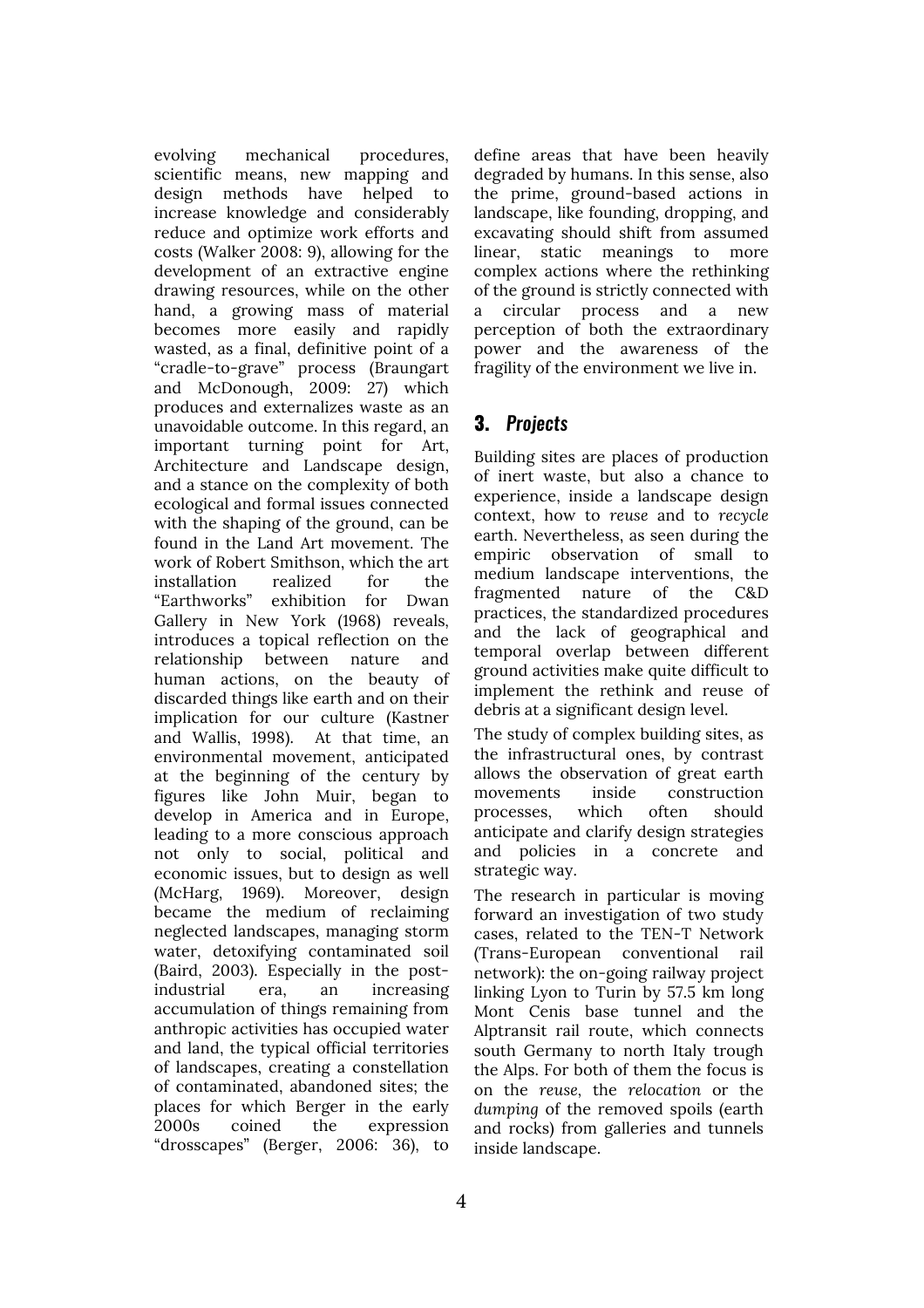The analysis is significant for the research progress by reason of the prominence and topicality of the infrastructural interventions inside their environment, e.g. tunnels are usually excavated in mountain areas of great value and source of great criticism, the recentness of the construction activities, the experimental approach of planning and design processes which are urgently facing social, ecological, economic problems and large-scale political challenges, as the European Directive 2008/98/CE which implies, within 2020, the recycling of at least the 70% of inert waste deriving from construction sites.

In the first case the excavation of 7 km long exploratory tunnel named "La Maddalena" under the Ambin mountain slopes -built to gather useful information about the geological conditions, to test the mechanized excavation method and to provide a security and ventilation conduit and an access point for construction of the primary tunnelproduced an amount of about 300'000 cubic meters of earth and rocks. The entire volume of non-hazardous material is at the present time already deposited against the existing slopes near the construction site, in such a manner that several steps are created and greened up, first and foremost according to environmental guidelines and to the aim of reproduce a form as close to nature as possible. In the coming years there will be a notable production of excavated rock from construction of the Turin-Lyon main tunnel (about 14 million of cubic meters) and the consequent need to think about the end use of large quantity of material.



Fig. 2: "La Maddalena" construction site, Chiomonte, Italy, photo by the author

The second study case, the Alptransit railway, includes the Lötschberg tunnel, inaugurated in 2007 and the Gotthard, with three important tunnels: the Ceneri Base Tunnel in the southern part (about 15km long), the Zimmerberg Base Tunnel in the northern section (total length 20km) and the Gotthard Base Tunnel, inaugurated in 2016: a 57km long and 500-550 meter undersea deep tube connecting Erstfeld, in Canton Uri, to Bodio, in Tessin. The entire excavation volume of the Gotthard axis is estimated in about 13.3 million cubic meters, of which about 46 percent has been reused in projects for embankments or for concrete aggregates, 53 percent for environmental restorations, filling material for cultivation or construction materials, while the remaining 1 percent has been sent to a special reactor landfill for contaminated material (Jeker, 2002).

From an initial analysis, in particular, three design approaches on the theme of the reuse of aggregates in the landscape on which to focus emerged:

. a *renaturalization* approach, which is an attempt to re-use earth as a living,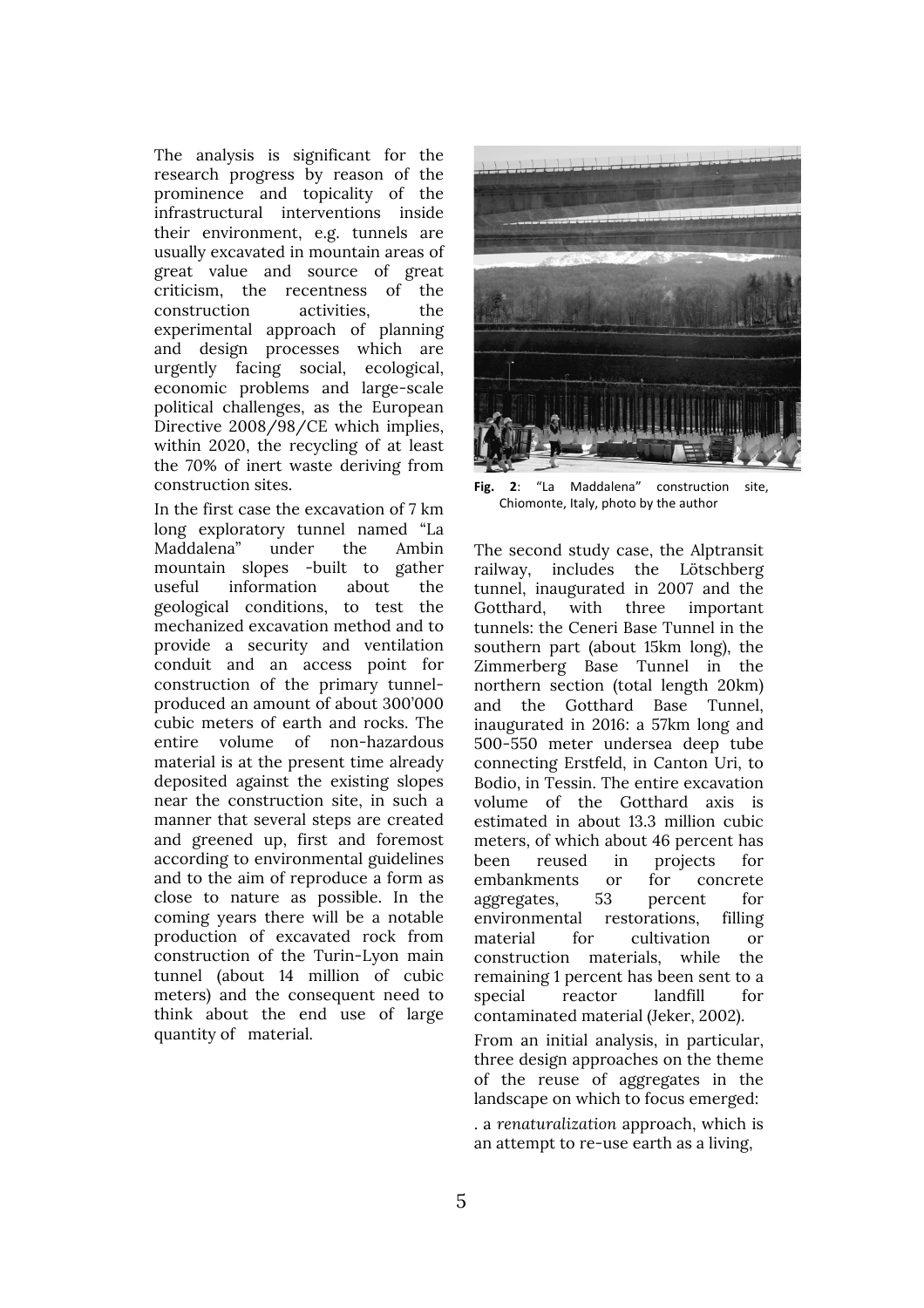cultivable resource inside the environment and to direct the design intervention according to the fundamental codes and morphology of natural phenomena and processes.

. the *topological approach,* which opens the site to spatial and temporal transformations thanks to holistic, ecological thinking and to the metabolic understanding of the environment. Landscape, indeed, has contexts too, beyond the immediate physical materials of the site;

. the *cultur-scaping approach,* as a cultural awareness of landscape and a deeper understanding of its resources, which acts by design to transform the site thanks to a sculptural interpretation, staging its irretrievably vanishing, tampered, fragile aspect.

Earthworks are no more conceived as a mere passive object inside a Kantian natural beauty to be redeemed*,* but rather elements than can nourish both the design meaning and the materic character of the landscape intervention (Braae, 2015; Rocca, 2006: 10). In this sense "design has [...] shifted from thinking in terms of a stable nature and a destabilizing humanity to working with an unstable and changing nature" toward a "constructed ecology" (Grose, 2017: 13- 14).

#### *Conclusion*

The research aims to investigate the possibilities of landscape architectural interventions connected with ground movements as the reuse in the environment of excavated soil coming from construction of big infrastructures, questioning both traditional strategies and design approaches, to collect new points of orientation and provoke a change in the ways of seeing, imagining and conceiving earthworks.

Conclusions at this point of the research are only intermediate and



Fig. 3: Reuss Delta, protected natural area, Switzerland, photo by the author

partial, since the investigation is still in development and some data collected are yet to be processed, while contextually it is necessary to proceed by the in-depth analysis of additional projects and scrutiny of their groundbased design potential.

Whether to combine and merge the "empirical recognition" ( section 1 of this paper ) and the "overview of cases study" ( section 3 of this paper ) or to keep them separate and maintain, instead, a constant dialectic between them is an open question pertinent to the research method.

The sequential definitions -trough words, drawings or ideograms and photographs- of selected eidetic moving ground actions, like for example terracing, sloping, grading, reusing, relocating..., that should show how today compositional, strategic meaning of those acts enter inside the landscape design process, could be the further step of this research.